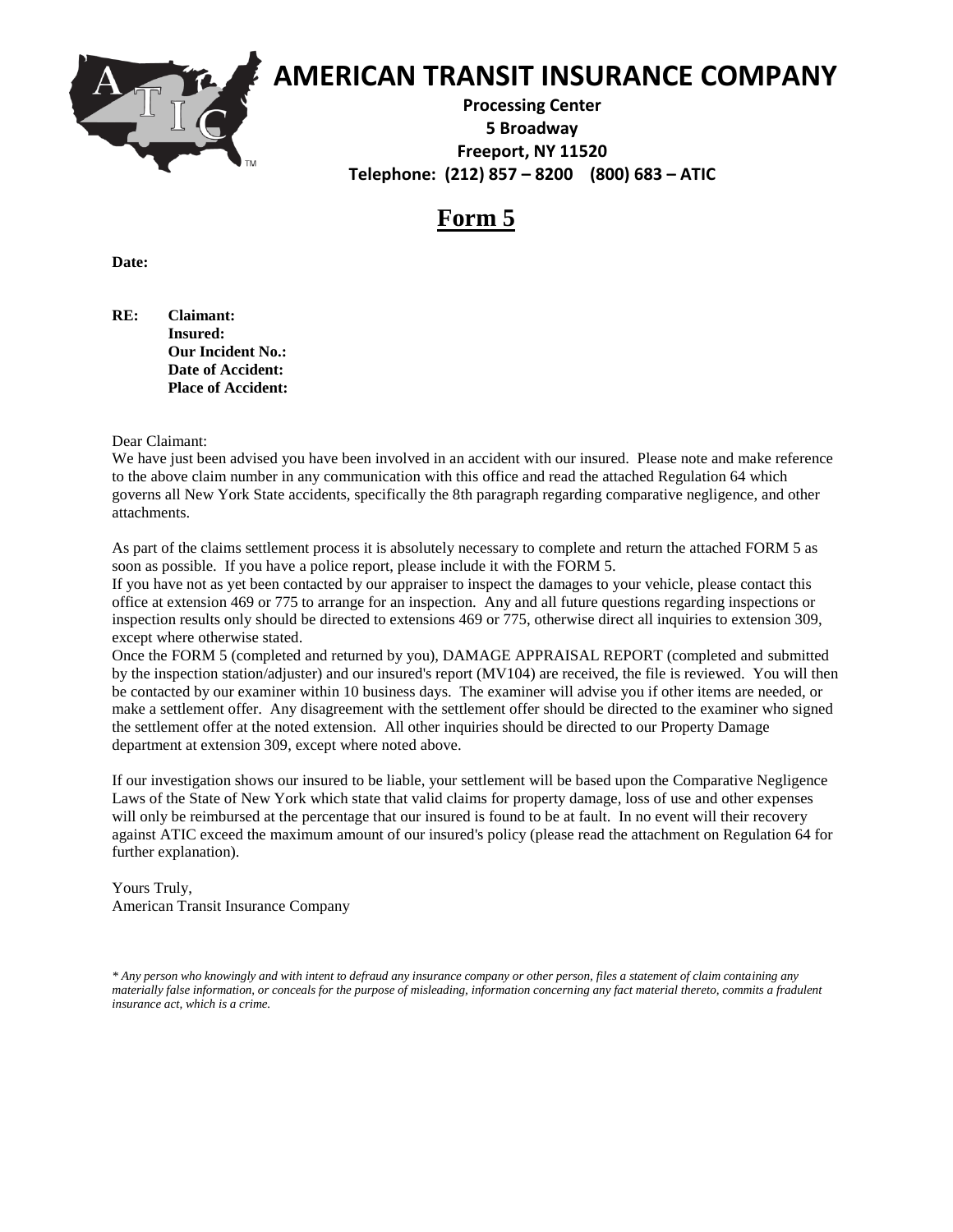

| RE: . | Claimant:          |
|-------|--------------------|
|       | Insured:           |
|       | Our Claim No.:     |
|       | Date of Accident:  |
|       | Place of Accident: |

We have just been advised of this unfortunate incident and ask your cooperation in order that we may promptly investigate and adjust it.

If you will complete this page and return it in the enclosed self-addressed envelope, we shall contact you promptly upon receipt thereof.

| 1. Year    | Make\Model                                                               |         | Plate #    | State |
|------------|--------------------------------------------------------------------------|---------|------------|-------|
| 2. VIN No. |                                                                          | Mileage | Veh. Color |       |
|            | 3. Name, Address, Date of Birth, Social Security No. of Registered Owner |         |            |       |

\_\_\_\_\_\_\_\_\_\_\_\_\_\_\_\_\_\_\_\_\_\_\_\_\_\_\_\_\_\_\_\_\_\_\_\_\_\_\_\_\_\_\_\_\_\_\_\_\_\_\_\_\_\_\_\_\_\_\_\_\_\_\_\_\_\_\_\_\_\_\_\_\_\_\_\_\_\_

\_\_\_\_\_\_\_\_\_\_\_\_\_\_\_\_\_\_\_\_\_\_\_\_\_\_\_\_\_\_\_\_\_\_\_\_\_\_\_\_\_\_\_\_\_\_\_\_\_\_\_\_\_\_\_\_\_ Phone # \_\_\_\_\_\_\_\_\_\_\_\_\_ 4. Damage to your vehicle \_\_\_\_\_\_\_\_\_\_\_\_\_\_\_\_\_\_\_\_\_\_\_\_\_\_\_\_\_\_\_\_\_\_\_\_\_\_\_\_\_\_\_\_\_\_\_\_\_\_\_\_\_\_\_ 5. Enclose written estimate of your repairs and photographs \_\_\_\_\_\_\_\_\_\_\_\_\_\_\_\_\_\_\_\_\_ 6. Name of your Insurance Company and Policy No. \_\_\_\_\_\_\_\_\_\_\_\_\_\_\_\_\_\_\_\_\_\_\_\_\_\_\_\_\_\_\_\_ 7. Describe your version of the accident \_\_\_\_\_\_\_\_\_\_\_\_\_\_\_\_\_\_\_\_\_\_\_\_\_\_\_\_\_\_\_\_\_\_\_\_\_\_\_\_\_\_\_\_\_

\_\_\_\_\_\_\_\_\_\_\_\_\_\_\_\_\_\_\_\_\_\_\_\_\_\_\_\_\_\_\_\_\_\_\_\_\_\_\_\_\_\_\_\_\_\_\_\_\_\_\_\_\_\_\_\_\_\_\_\_\_\_\_\_\_\_\_\_\_\_\_\_\_\_\_\_\_\_ \_\_\_\_\_\_\_\_\_\_\_\_\_\_\_\_\_\_\_\_\_\_\_\_\_\_\_\_\_\_\_\_\_\_\_\_\_\_\_\_\_\_\_\_\_\_\_\_\_\_\_\_\_\_\_\_\_\_\_\_\_\_\_\_\_\_\_\_\_\_\_\_\_\_\_\_\_\_

\_\_\_\_\_\_\_\_\_\_\_\_\_\_\_\_\_\_\_\_\_\_\_\_\_\_\_\_\_\_\_\_\_\_\_\_\_\_\_\_\_\_\_\_\_\_\_\_\_\_\_\_\_\_\_\_\_\_\_\_\_\_\_\_\_\_\_\_\_\_\_\_\_\_\_\_\_

 $\mathcal{L}_\text{max} = \mathcal{L}_\text{max} = \mathcal{L}_\text{max} = \mathcal{L}_\text{max} = \mathcal{L}_\text{max} = \mathcal{L}_\text{max} = \mathcal{L}_\text{max} = \mathcal{L}_\text{max} = \mathcal{L}_\text{max} = \mathcal{L}_\text{max} = \mathcal{L}_\text{max} = \mathcal{L}_\text{max} = \mathcal{L}_\text{max} = \mathcal{L}_\text{max} = \mathcal{L}_\text{max} = \mathcal{L}_\text{max} = \mathcal{L}_\text{max} = \mathcal{L}_\text{max} = \mathcal{$ 

8. Name, Date of Birth, Social Security No. of All Occupants

\_\_\_\_\_\_\_\_\_\_\_\_\_\_\_\_\_\_\_\_\_\_\_\_\_\_\_\_\_\_\_\_\_\_\_\_\_\_\_\_\_\_\_\_\_\_\_\_\_\_\_\_\_\_\_\_\_\_\_\_\_\_\_\_\_\_\_\_\_\_\_\_\_\_\_\_\_ 9. If anyone in vehicle was injured, please write name, address, date of birth, social security no. and nature of injury below. If none were injured, write NONE.

\_\_\_\_\_\_\_\_\_\_\_\_\_\_\_\_\_\_\_\_\_\_\_\_\_\_\_\_\_\_\_\_\_\_\_\_\_\_\_\_\_\_\_\_\_\_\_\_\_\_\_\_\_\_\_\_\_\_\_\_\_\_\_\_\_\_\_\_\_\_\_\_\_\_\_\_\_\_ \_\_\_\_\_\_\_\_\_\_\_\_\_\_\_\_\_\_\_\_\_\_\_\_\_\_\_\_\_\_\_\_\_\_\_\_\_\_\_\_\_\_\_\_\_\_\_\_\_\_\_\_\_\_\_\_\_\_\_\_\_\_\_\_\_\_\_\_\_\_\_\_\_\_\_\_\_\_

 $Signed:$ 

#### *\* Important - Please Attach Your Estimate*

*\* Any person who knowingly and with intent to defraud any insurance company or other person, files a statement of claim containing any materially false information, or conceals for the purpose of misleading, information concerning any fact material thereto, commits a fradulent insurance act, which is a crime.*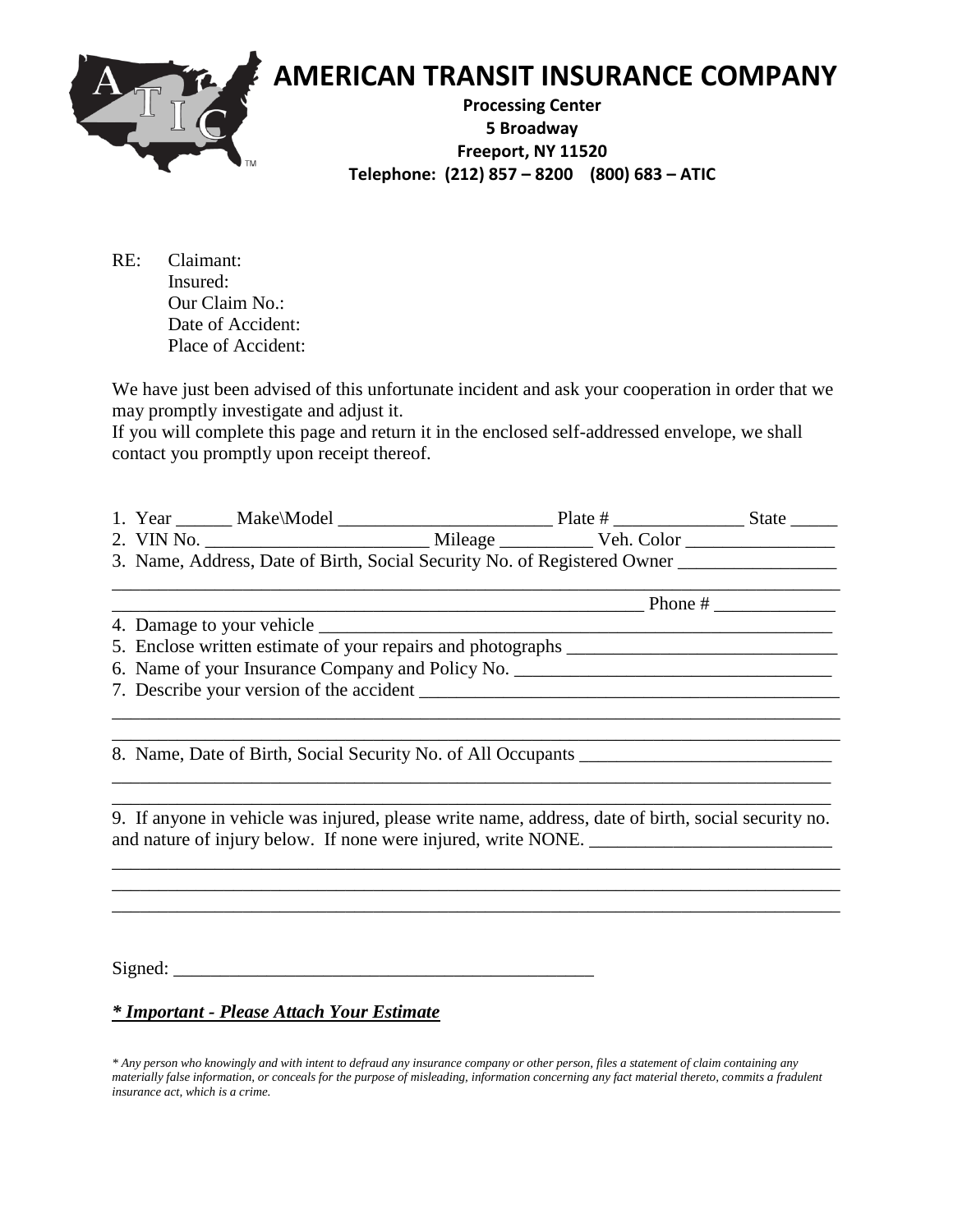

 **AMERICAN TRANSIT INSURANCE COMPANY**

**Processing Center 5 Broadway Freeport, NY 11520 Telephone: (212) 857 – 8200 (800) 683 – ATIC**

### **IMPORTANT NOTICE**

### **PLEASE READ CAREFULLY**

(FAILURE TO COMPLY MAY RESULT IN YOUR CLAIM BEING DELAYED)

-------------------------------------------------------------------------------------------

In order to expedite the verification and processing of your property damage claim, AMERICAN TRANSIT INSURANCE COMPANY (ATIC) requires the following documents to be submitted in order to properly adjust the matter:

- 1. Vehicle Inspection PRIOR to repair; Physical Damage at (212) 857-8200 ext. 309 to schedule an appointment for the inspection of the damaged vehicle.
- 2. Photographs of the damage; 4 color photographs from different angles illustrating the damage to the vehicle and identifying decals, i.e., license plate and VIN number.
- 3. If the vehicle was already repaired; Provide proof of payment for the repairs, i.e., including a copy of the cashed check issued.
- 4. MV-104 or Form Five fully completed;
- 5. Police Report.

### **IF ANY OF THE DOCUMENTS ARE NOT PROVIDED, THE CLAIM MAY BE DELAYED FOR FURTHER VERIFICATION AND INVESTIGATION.**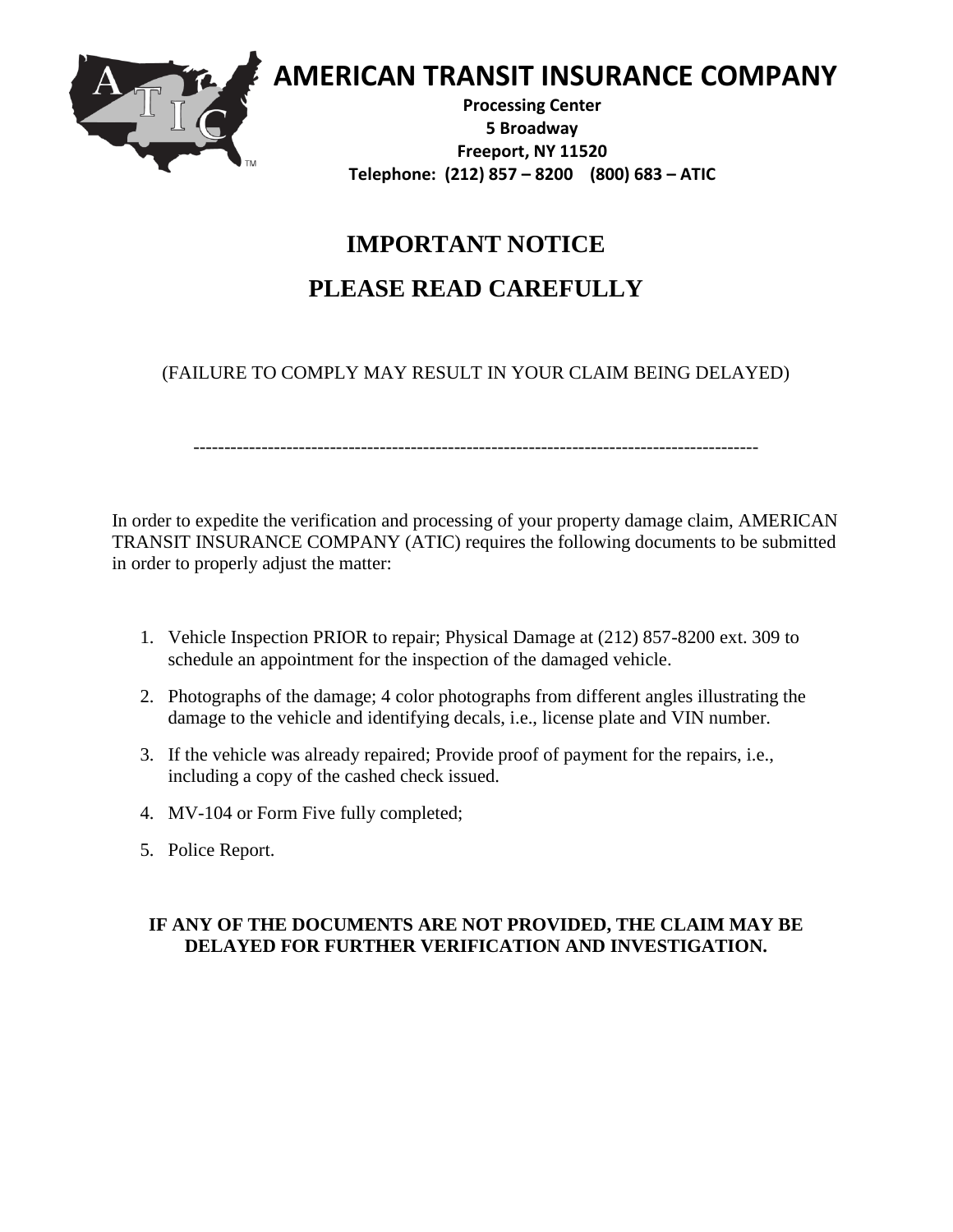

## **PLEASE READ CAREFULLY**

```
-------------------------------------------------------------------------------------------
```
While our Company policy on loss of use and damage complies with New York State Law, there are certain things you should be made aware of:

Obtaining a rental is your responsibility. We do not accept direct billing.

#### **If you rent a vehicle, we will reimburse you \$28.00 per day, limited to the repair time indicated on our estimate.**

We do not reimburse for gas, mileage, additional insurance or additional driver(s).

#### **If you must store your vehicle we will reimburse you \$15.00 per day, not to exceed 30 days.**

**We will only reimburse you for the amount of repair time indicated on our estimate.** It is your responsibility to monitor the repairs of your vehicle to minimize rental and storage costs. If your vehicle is a total loss, not repairable, contact us immediately, as rental nor storage will not be honored after you are informed your vehicle is a total loss.

If your vehicle has a repair time of 3 days, please take it to the repair facility no later than early Wednesday morning.

If your vehicle has a repair time of 5 days, please take it to the repair facility no later than early Monday morning.

**Please note, the above is contingent on the percentage of negligence that is determined by the adjuster handling the claim.**

**If you have any questions about the above please contact our Property Damage Department at extension 309.**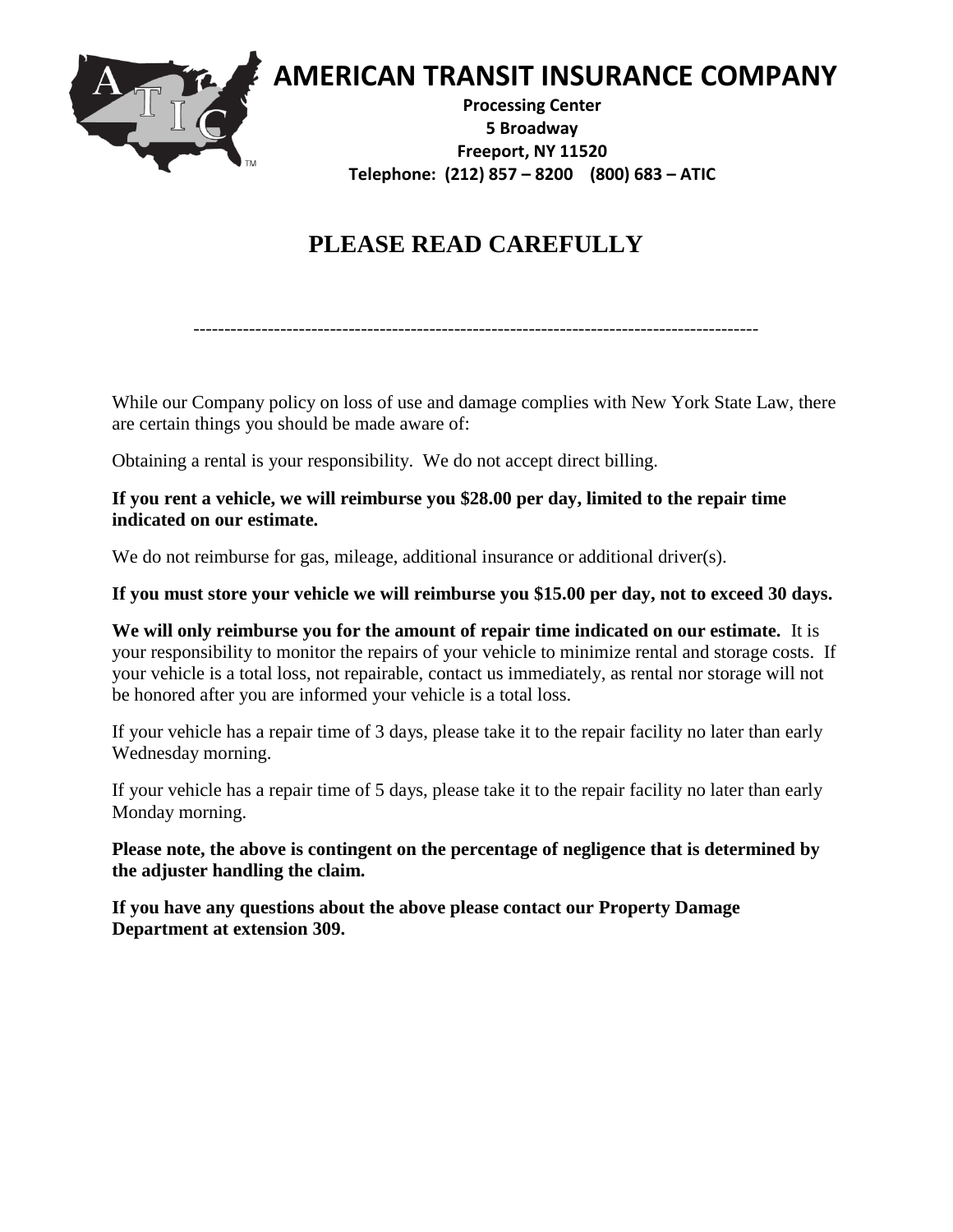

### **REGULATION 64 DISCLOSURE PURSUANT TO NEW YORK INSURANCE DEPARTMENT REGULATION 216.10**

We are required to evaluate your claim under the New York state civil liability standard of Comparative Negligence.

New York Civil Practice Law and Rules section 1411 states:

*"In any action to recover damages for personal injury, injury to property, or wrongful death, the culpable conduct attributable to the claimant of the decedent, including contributory negligence or assumption of the risk, shall not bar recovery, but the amount of damages otherwise recoverable shall be diminished in the proportion which the culpable conduct attributable to the claimant or decedent bears to the culpable conduct which caused the damages." (CPLR1411)*

This means that if you were at fault - in any percentage (1-100%) - for causing the accident, then our offer to settle your claim for damages may be reduced by that percentage. Your percentage of fault will be determined by our review of your claim, based on our investigation of all the facts pertinent to the accident at issue, including the possibilities that you were entirely at fault - or had no fault - for the happening of the accident. If it is determined based on our investigation - that our insured had no fault, then no offer will be made in settlement of your claim. If additional vehicles were involved in the accident (3 or more vehicles), each vehicle operator will similarly be assigned some percentage of fault for the accident (0 - 100%), and our offer will reflect only that percentage of fault attributable to our insured policy holder. The law requires that we further inform you that any claims for loss of use of the damaged property, or any other out-of-pocket expenses reasonably attributable to the accident, are also subject to the civil liability standard of Comparative Negligence. After completion of our investigation, we will advise you as to our determinations of fault, and our position in regard to your claim.

As an example, if our investigation and review led us to determine that you were 50% responsible for the accident, then the offer to settle the claimed damages - based on a total amount determined by our inspection - would be reduced by 50%. If our inspection showed there was \$1,000 of property damage, we would then offer \$500 to settle your claim. If there were 4 vehicles involved in the accident, and each vehicle had 25% fault, we would then offer \$250 (this is only a hypothetical example for explanatory purposes, and is not representative of, or applicable to, your claim).

As is customary in the insurance industry, there is a monetary limit on the amount of property damages covered, for each accident. In no event can you recover more from this company that the stated monetary limit of applicable coverage, regardless of the extent of the damages. We will inform you if your claim of peroperty damages exceeds the policy limit of property damage coverage.

If the accident at issue has resulted in claims for property damage by other persons, it is possible that the amount of damages covered within the limit of our policy will not be sufficient to resolve all claims. In that event, the company is obligated to apportion the policy limit amount settlement of the multiple claims (to divide the policy), to ensure that all claims entitled to some recovery, are offered some portion of the policy limit - in settlement.

We further note that our liability insurance coverage is predicated upon requirement of our insured's compliance with the contractual terms and conditions - as set forth in the policy of insurance = and that available coverage is conditional upon such compliance. If the insured should fail to comply with the terms and conditions of the policy, we may - at our option - seek to disclaim liability insurance coverage for the accident and resulting claims.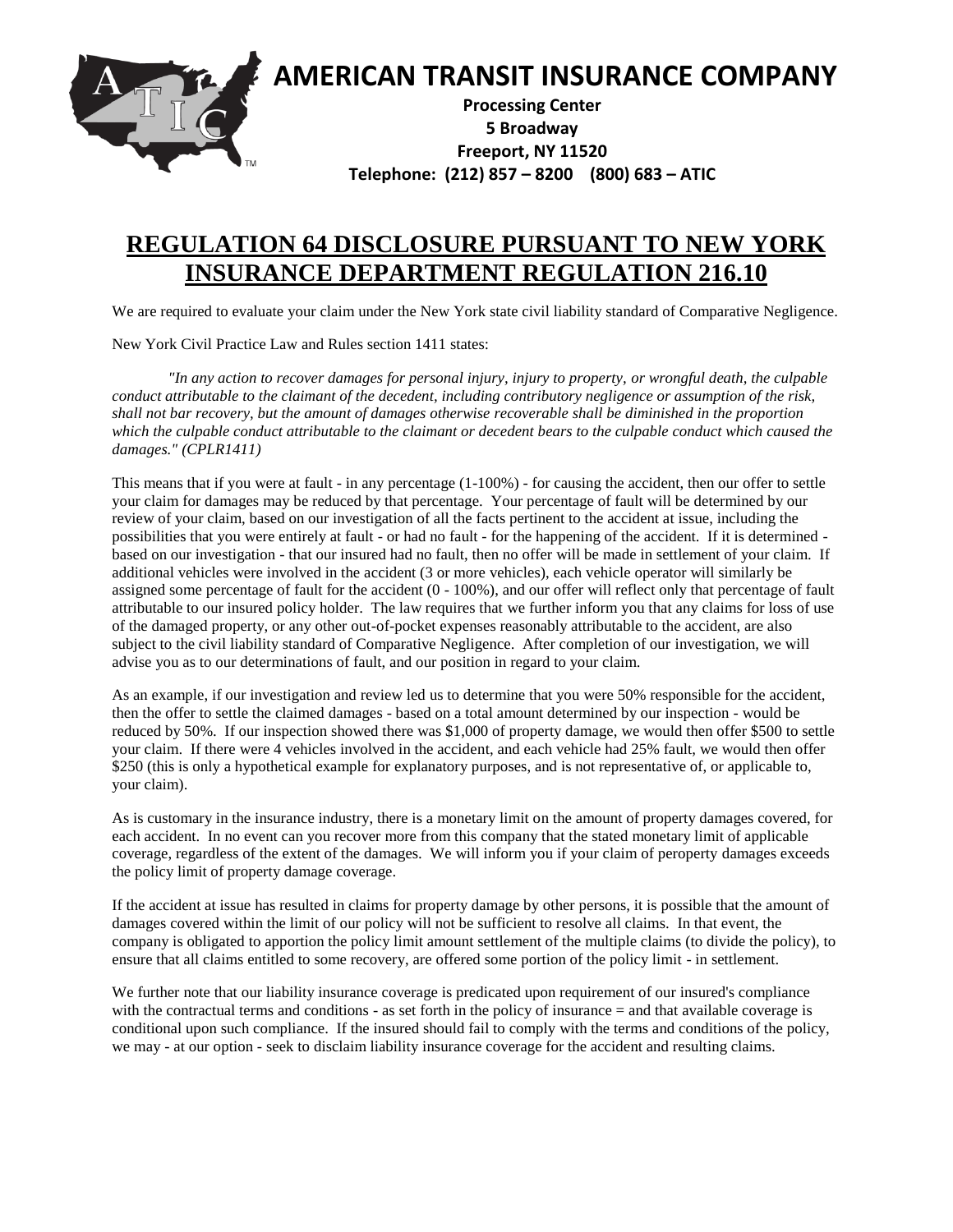

 **AMERICAN TRANSIT INSURANCE COMPANY**

**Processing Center 5 Broadway Freeport, NY 11520 Telephone: (212) 857 – 8200 (800) 683 – ATIC**

### **PLEASE READ CAREFULLY**

**IF IT APPEARS THAT DAMAGES TO YOUR VEHICLE CONSITITUE A TOTAL LOSS, IT IS SUGGESTED THAT THE FOLLOWING STEPS BE TAKEN:**

- **1. TAKE FOUR PHOTOGRAPHS OF YOUR VEHICLE AT A REASONABLE DISTANCE SHOWING FRONT, REAR, LEFT SIDE AND RIGHT SIDE SO THAT WE CAN EVALUATE YOUR VEHICLE.**
- **2. DO NOT AUTHORIZE ANYONE TO STORE THIS VEHICLE WITH THE INTENTION THAT WE ARE PAYING STORAGE FEES.**
- **3. IF WE DO AGREE TO PAY ANY STORAGE FEES, IT WILL BE PAID AT THE TIME OF SETTLEMENT.**

**THE ABOVE STEPS WILL PROTECT YOUR INTERESTS AND AVOID ANY UNNECESSARY STORAGE FEES.**